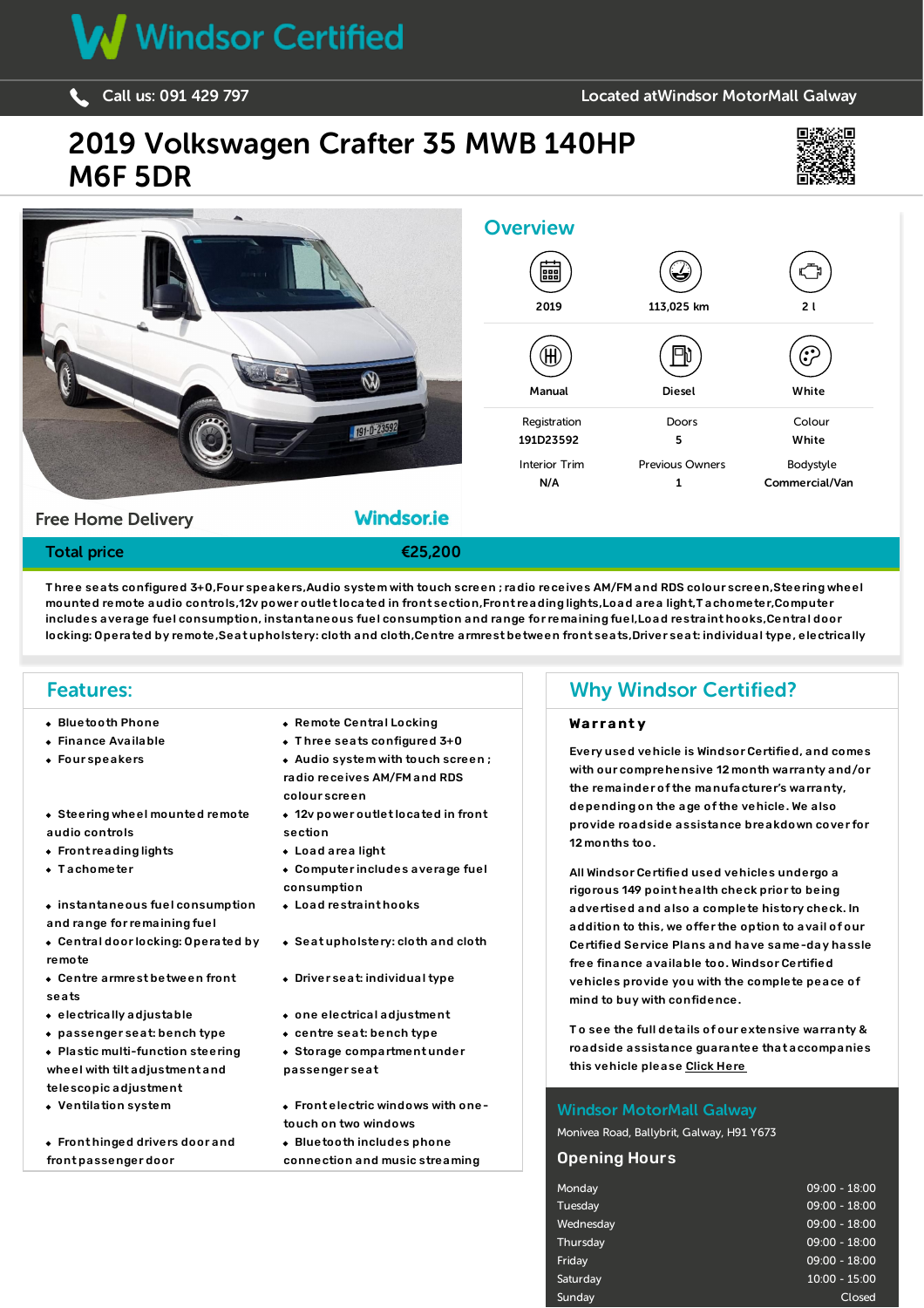

Every effort has been made to ensure the accuracy of the information above, however, errors may occur. Do not rely entirely on this information but confirm with us about items which may affect your decis ion to purchase.